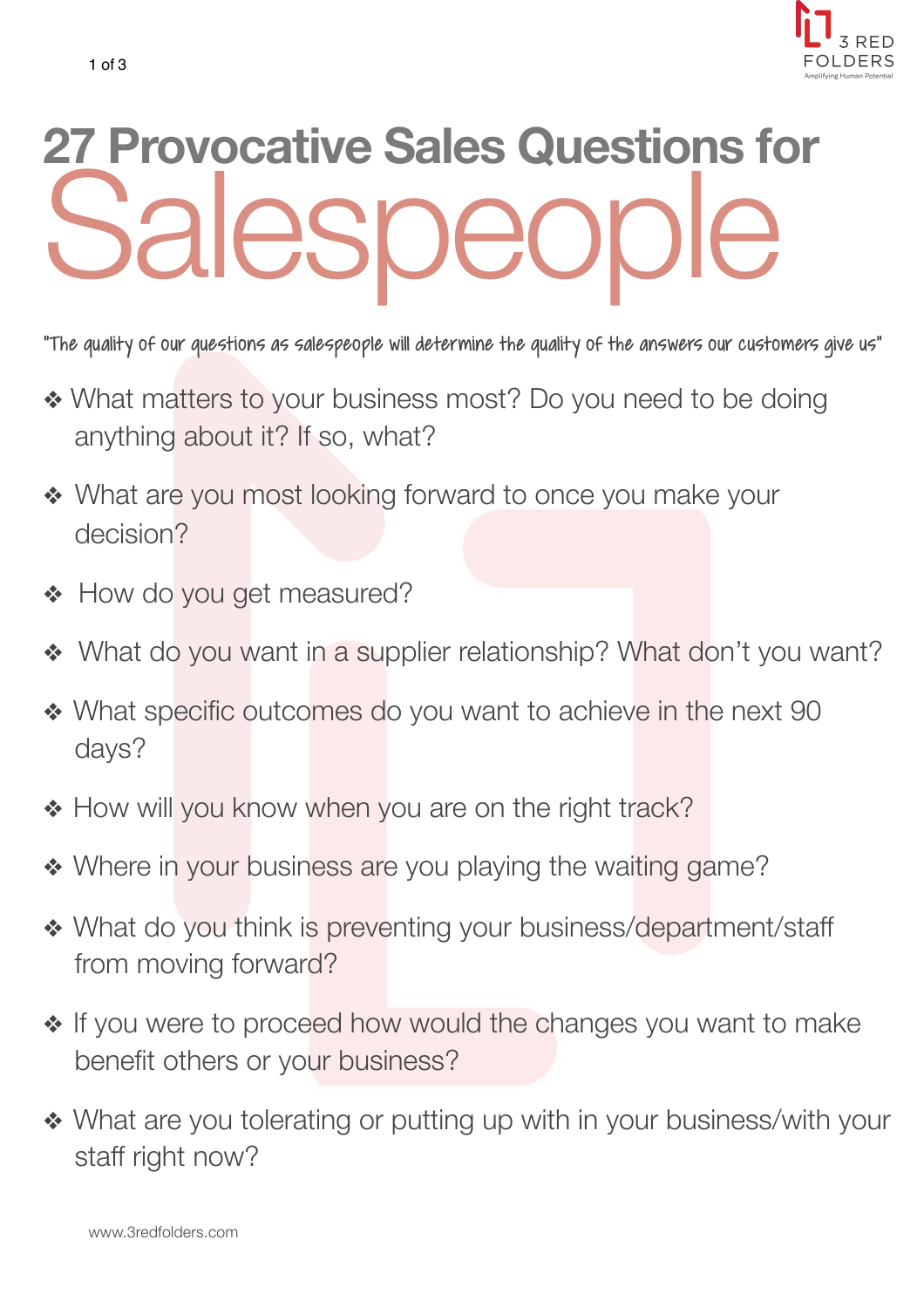

## **27 Provocative Sales Questions for Salespeople**

"The quality of our questions as salespeople will determine the quality of the answers our customers give us"

- ❖ Who do you need to convince or win over with this change/ decision/purchase? How would you do that?
- ❖ How can you get the resources you need?
- ❖ If your business/department/relationship with clients was ideal absolutely perfect - what's one thing that would be different from the way things are right now?
- ❖ How would you know you had made the right decision?
- ◆ How do your clients measure their success with you?
- ❖ What would be the most interesting/profitable thing to explore as a possible way to initiate change?
- ◆ What are you doing well? What can you be doing better?
- ❖ If this business/dept was to fully and completely rock it's world financially, relationships, product development - what is the first change you'd start to make to achieve that?
- ❖ What are the logical solutions you look for? What are the creative solutions you look for?